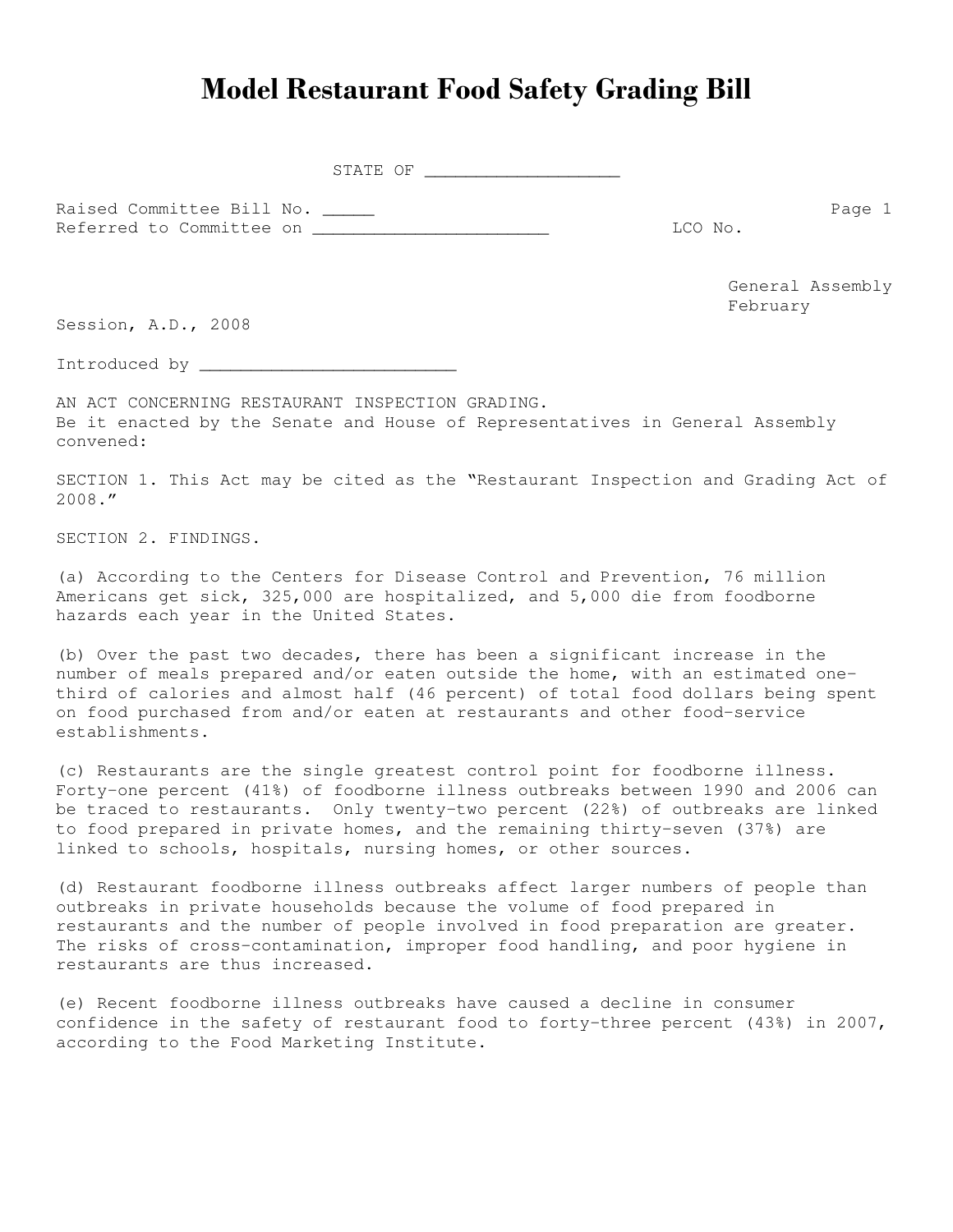(f) A restaurant grading system implemented in Los Angeles County, California in 1998 has resulted in a twenty percent (20%) decrease in hospitalizations due to foodborne illness in the county.

(g) Foodborne pathogens linked to restaurants in the last 15 years include: *Salmonella*, norovirus, *Clostridium*, *Scrombrotoxin*, *Staphylococcus*, *Bacillus*, *E. coli* 0157:H7, and others.

(h) For at-risk populations, including young children, older adults, pregnant women, and those with compromised immune systems, foodborne illness can have serious and/or long-term consequences, and may be life-threatening.

(i) The annual cost of foodborne illness in terms of pain and suffering, reduced productivity, and medical costs are estimated to be \$10 - \$83 billion.

*Sec. 21a-102 of the General Statutes related to Food Establishment Inspection are amended by adding to the end, the following:*

SECTION 3. DEFINITIONS.

(1) "Food establishment" means an operation that prepares, packages, serves, vends, or otherwise provides FOOD for human consumption:

(a) Such as a restaurant; school; hospital; nursing home or other residential care facility; satellite or catered feeding location; catering operation if the operation provides food directly to a consumer or to a conveyance used to transport people; market; vending location; conveyance used to transport people; institution; or food bank; and

(b)That relinquishes possession of prepared food to a consumer directly, or indirectly through a delivery service such as home delivery of grocery orders or restaurant takeout orders, or delivery service that is provided by common carriers.

(2) "Food establishment" includes:

(a) An element of the operation such as a transportation vehicle or a central preparation facility that supplies a vending location or satellite feeding location unless the vending or feeding location is permitted by the regulatory authority; and

(b) An operation that is conducted in a mobile, stationary, temporary, or permanent facility or location; where consumption is on or off the premises; and regardless of whether there is a charge for the food.

(3) "Food establishment" does not include:

(a) An establishment that offers only prepackaged foods that are not potentially hazardous (time/temperature control for safety) foods;

(b) A produce stand that only offers whole, uncut fresh fruits and vegetables;

(c) A food processing plant;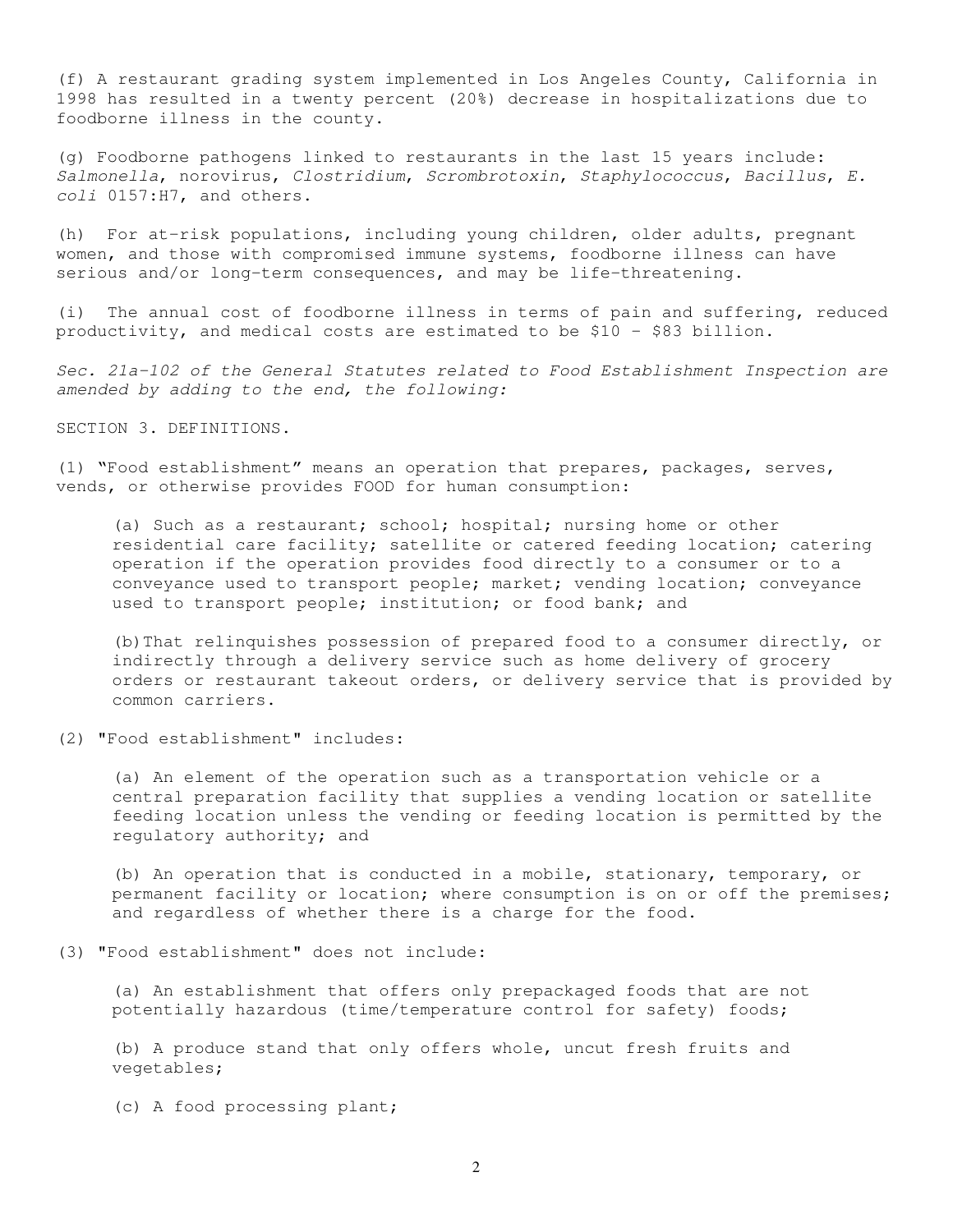(d) A kitchen in a private home if only food that is not potentially hazardous (time/temperature control for safety) foods, is prepared for sale or service at a function such as a religious or charitable organization's bake sale if allowed by law and if the consumer is informed by a clearly visible placard at the sales or service location that the FOOD is prepared in a kitchen that is not subject to regulation and inspection by the regulatory authority;

(e) An area where food that is prepared as specified in Subparagraph (3)(d) of this definition is sold or offered for human consumption;

(f) A kitchen in a private home, such as a small family day-care provider; or a bed-and-breakfast operation that prepares and offers food to guests if the home is owner occupied, the number of available guest bedrooms does not exceed 6, breakfast is the only meal offered, the number of guests served does not exceed 18, and the consumer is informed by statements contained in published advertisements, mailed brochures, and placards posted at the registration area that the food is prepared in a kitchen that is not regulated and inspected by the regulatory authority; or

(g) A private home that receives catered or home-delivered food.

(4) "Food Official Inspection Report" means the written notice prepared and issued by the county health officer after conducting an inspection of a food establishment to determine compliance with all applicable federal, state and local statutes, orders, ordinances, quarantines, rules, regulations or directives relating to the public health.

(5) "Grading" means the letter grade issued by the county health officer at the conclusion of the routine inspection of a food establishment. The grade shall be based upon the scoring method set forth in the following section resulting from the Food Official Inspection Report and shall reflect the food establishment's degree of compliance with all applicable federal, state and local statutes, orders, ordinances, quarantines, rules, regulations or directives relating to the public health.

(6) "Letter Grade Card" means a card that shall be posted by the county health officer at a food establishment upon completion of a routine inspection; the card indicates the letter grade of the establishment as determined by the county health officer using the scoring method set forth in the following section.

SECTION 4. GRADING AND LETTER GRADE CARD.

(1) The letter grade shall be based upon the final numerical percentage score set forth in the Food Official Inspection Report, as follows:

(a) A grade of "A" shall indicate a final score of ninety percent (90%) or higher as determined by the county health officer;

(b) A grade of "B" shall indicate a final score of less than ninety percent (90%) but not less than eighty percent (80%) as determined by the county health officer;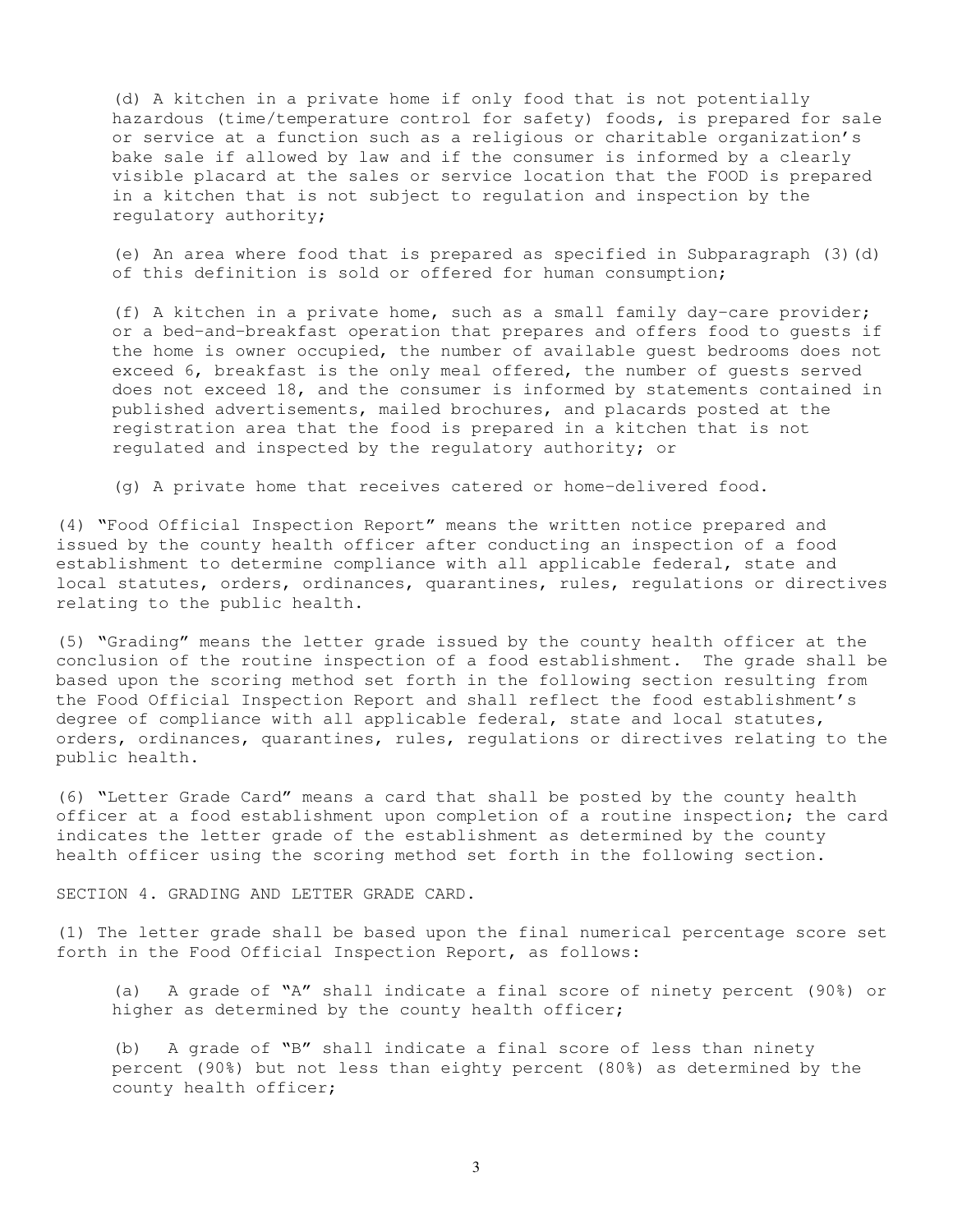(c) A grade of "C" shall indicate a final score of less than eighty percent (80%) but not less than seventy percent (70%) as determined by the county health officer;

(2) The county health officer, in his discretion, may immediately close any food establishment which, upon completion of the routine inspection, does not achieve a "C" grade or better as defined herein. Nothing in this provision shall prohibit the county health officer from immediately closing any food establishment if, in his discretion, immediate closure is necessary to protect the public health.

(3) The letter grade card shall be provided by the county health department and shall comply with the standard design as provided by addendum herein.

SECTION 6. POSTING REQUIREMENTS – PENALTY FOR NON-COMPLIANCE – DOCUMENTS AVAILABLE FOR PUBLIC REVIEW.

(1) Upon completion of the routine inspection and issuance of a percentage score, the health officer shall post at every food establishment the applicable Letter Grade Card so as to be visible to the general public and to patrons entering the establishment. "Clearly visible to the general public and to patrons" shall mean:

(a) Posted in the front window of the establishment within five (5) feet of the front door;

(b) Posted in a display case mounted on the outside front wall of the establishment within five (5) feet of the front door;

(c) Posted on the drive-through menu board of a drive-through establishment, in addition to posting in locations (a) or (b) of this section;

(d) Posted in a display case or on the menu board of a food establishment such as a market or grocery store selling prepared food, as determined by the discretion of the county health officer to ensure proper notice to the general public and to patrons.

(2) In the event that a food establishment is operated in the same building or space as a separately licensed or permitted business, or in the event that a food establishment shares a common patron entrance with such a separately licensed or permitted business, such as a shopping mall food court, the county health officer shall post the Letter Grade Card in the initial patron contact area, on the menu board or counter of the establishment, or in a location as determined in the discretion of the county health officer to ensure proper notice to the general public and to patrons.

(3) The Letter Grade Card shall not be defaced, marred, camouflaged, hidden, or removed. It shall be unlawful to operate a food establishment unless the Letter Grade Card is in place as set forth hereunder. Removal of the Letter Grade Card is a violation of this chapter and may result in the suspension or revocation of the public health permit and shall be punishable as specified in Section  $\_\_\_\$ .